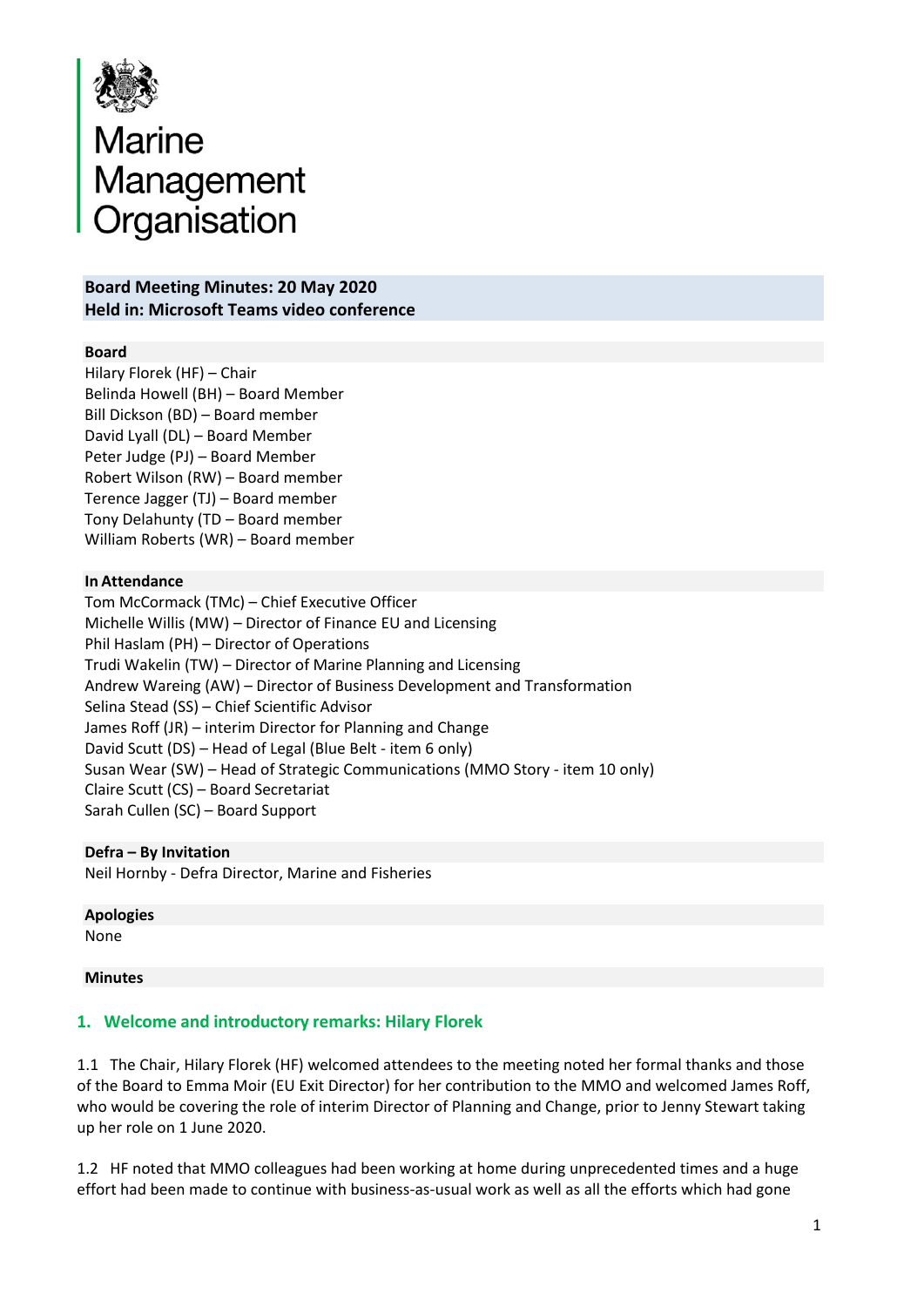into the launch of three Fisheries Response Funds. HF asked the CEO and Directors to pass on thanks to their teams on behalf of the Board.

# **2. Declaration of Interests**

2.1 The Chair invited attendees to declare any new interests noting those previously declared.

2.2 Rob Wilson (RW) advised that he had been providing Covid 19 consultancy work to several organisations but no conflicts with MMO.

#### **3. Minutes of 11 February 2020 meeting and actions arising from the meeting**

3.1 The Chair noted the draft Minutes from 11 February Board meeting inviting attendees to raise any points of accuracy out of Committee.

#### **4. Minutes of 9 April ARAC meeting**

4.1 The Chair noted the Minutes of the 9 April ARAC meeting which were supplied to the full Board for Information.

#### **5. Minutes of the 25 February Remuneration Committee meeting**

5.1 The Chair noted the Minutes of the 25 February Remuneration Committee meeting which were supplied to the full Board for information.

#### **6. Performance, Finance and Risk**

7.1 Michelle Willis (MW) introduced the year end finance, performance, risk and assurance pack commenting that the organisation had performed well to land the budget so tightly in a year which had involved a number of complexities.

7.2 MW advised that in relation to the MMO's performance the key performance indicators (KPIs) did not always reflect the substance of what had been achieved and MW took the opportunity to highlight some strong performance across a number of areas, namely, performance in the Marine Planning and Blue Belt Programmes as well as the significant increase in the organisation's control and enforcement capability. MW reflected that these achievements were all the more significant as they had been made in parallel with the MMO preparing to leave the EU, with a range of scenarios, on two separate occasions. Furthermore, the organisation had undergone a change in leadership over this period and were managing the business differently as a result.

7.3 TMc endorsed MW's comments, noting that the dashboard did not always provide the full context that further work would be carried out for the next financial year on profiling activity, linking to outcomes which would capture the strategic "so what".

7.4 David Lyall (DL) noted the positive performance and queried whether there was a better way to highlight what had been achieved. TMc confirmed he would welcome support or insight from DL into the work to enhance the reporting mechanism.

7.5 The Board discussed the organisation's performance on complaint handling and how MMO could demonstrate to customers that their complaints were being taken seriously. TMc reported that he had implemented a strong focus on complaint handling at ELT and advised all outstanding complaints were reviewed in forensic detail, with a full awareness of customers' concerns and the team were committed to responding to them within published timescales.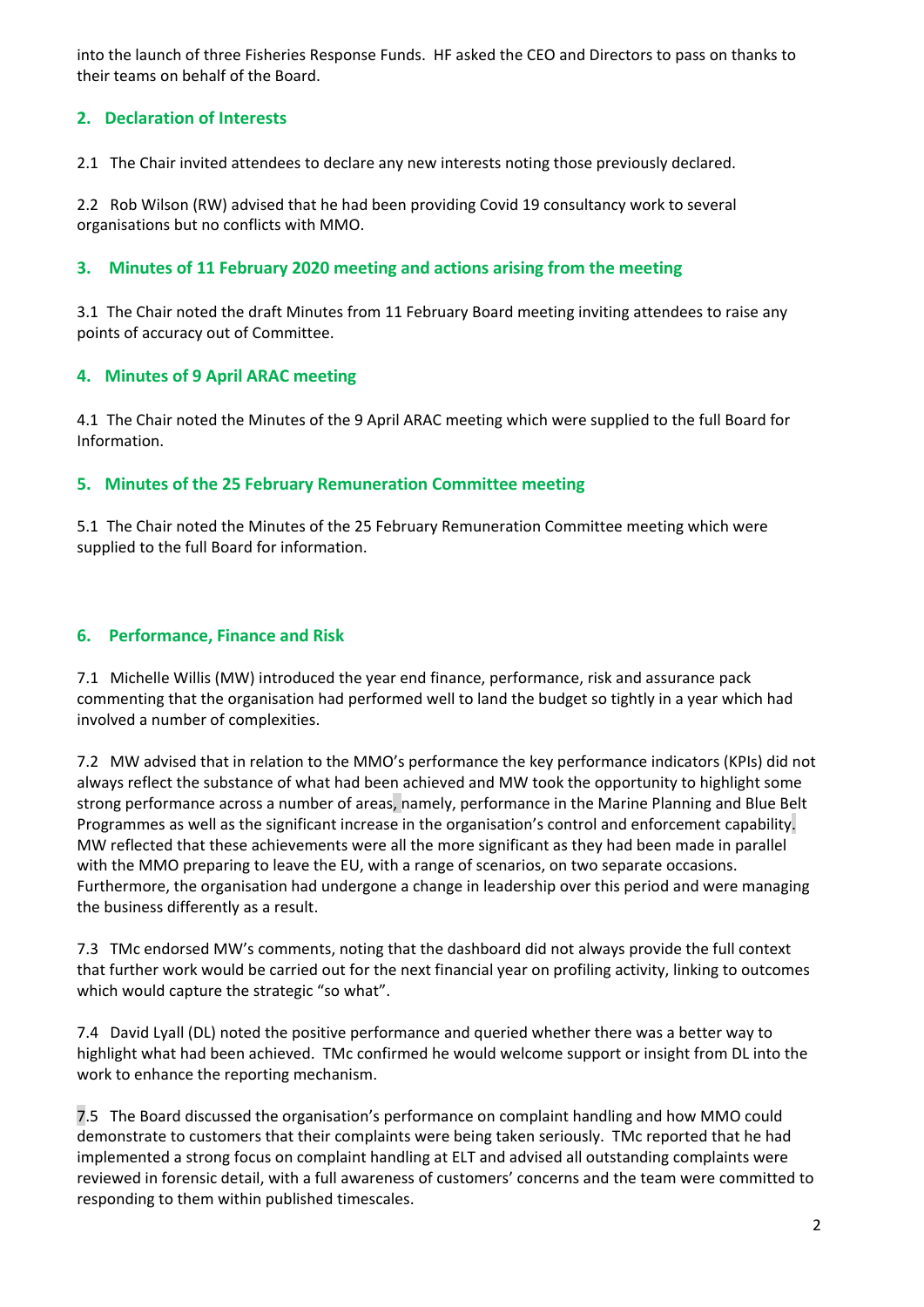7.6 Robert Wilson (RW) agreed that it had been a very positive year for the organisation where a lot had been achieved, adding a word of caution on the KPIs that while they could be amended they should not be lost sight of or dismissed. TMc agreed, adding that the ELT 'owned them' and were working towards making them sharper.

7.7 RW also pointed out that the organisation was carrying a number of vacancies and this was not a sustainable situation. TMc confirmed that ELT were keen to build organisational capacity with less reliance on contingent labour and that recruitment would begin again in August 2020.

7.8 WR commented that the performance reports showed significant improvements adding that the business now appeared more sustainable and "knitted together" than it had been previously and advising that the challenge would be to boil down the story of the year for inclusion in the Annual Report.

7.9 MW drew the Board's attention to the end of year risk position and the outstanding top three risks: 1) Demands of meeting EU GDPR compliance (CR102), 2) Cyber security attack (CR091) and 3) Litigation costs (CR119). The organisation's strategic risks however these would be reviewed at a forthcoming workshop with members of the Audit and Risk Committee (ARAC).

7.10 MW was pleased to point out that the organisation had no outstanding internal Audit recommendations following a rigorous effort by ELT to ensure that audit recommendations were dealt with as a priority.

7.11 MW advised that the timeline for the annual report and accounts had altered due to Covid 19 with the laying of accounts now postponed until September. MW advised that she create a 'straw man' to promote discussion on the annual report which she would circulate for feedback.

# **8. Defra Priorities and Planning**

8.1 NH updated the Board on current priorities within Defra advising that Covid 19 had, as expected, made a huge impact resulting in approximately 1,000 members of staff being diverted to support activity at the peak in areas such as food supply and feeding the vulnerable.

8.4 NH updated attendees that the Fisheries Bill should be presented to the House of Lords in June before a return to Parliament to ensure it is in place for 31 December. Furthermore, a review into Highly Protected Marine Areas was due to be published.

# **9. Draft Business Plan and Budget 2020/21**

9.1 MW introduced the pack and explained how it set out the background, how the MMO delivers into the wider Marine and Fisheries/Defra Delivery agenda along with the SR19 settlement which detailed how the organisation would be funded in the coming year.

9.2 MW drew the Board's attention to the slides which set out the budget at a high level and the expenditure and revenue settlement. There had been a 2.5% efficiency challenge across the Defra group which MW explained had been ring fenced out of the settlement. MW pointed out the slides which related to 'risks' and 'opportunities' and updated on EU Exit funding which she reported was broadly the same as in the previous year and Blue Belt Funding of which a proportion had already been received with the balance to be received in the Autumn.

9.6 TMc highlighted the MMO Services as follows: 1) *Enabling sustainable marine development 2) Delivering sustainable fishing opportunities 3) Protecting marine habitats and wildlife 4) Administering marine support funds to provide grant funding to the fisheries sector 5) Providing regulatory support and*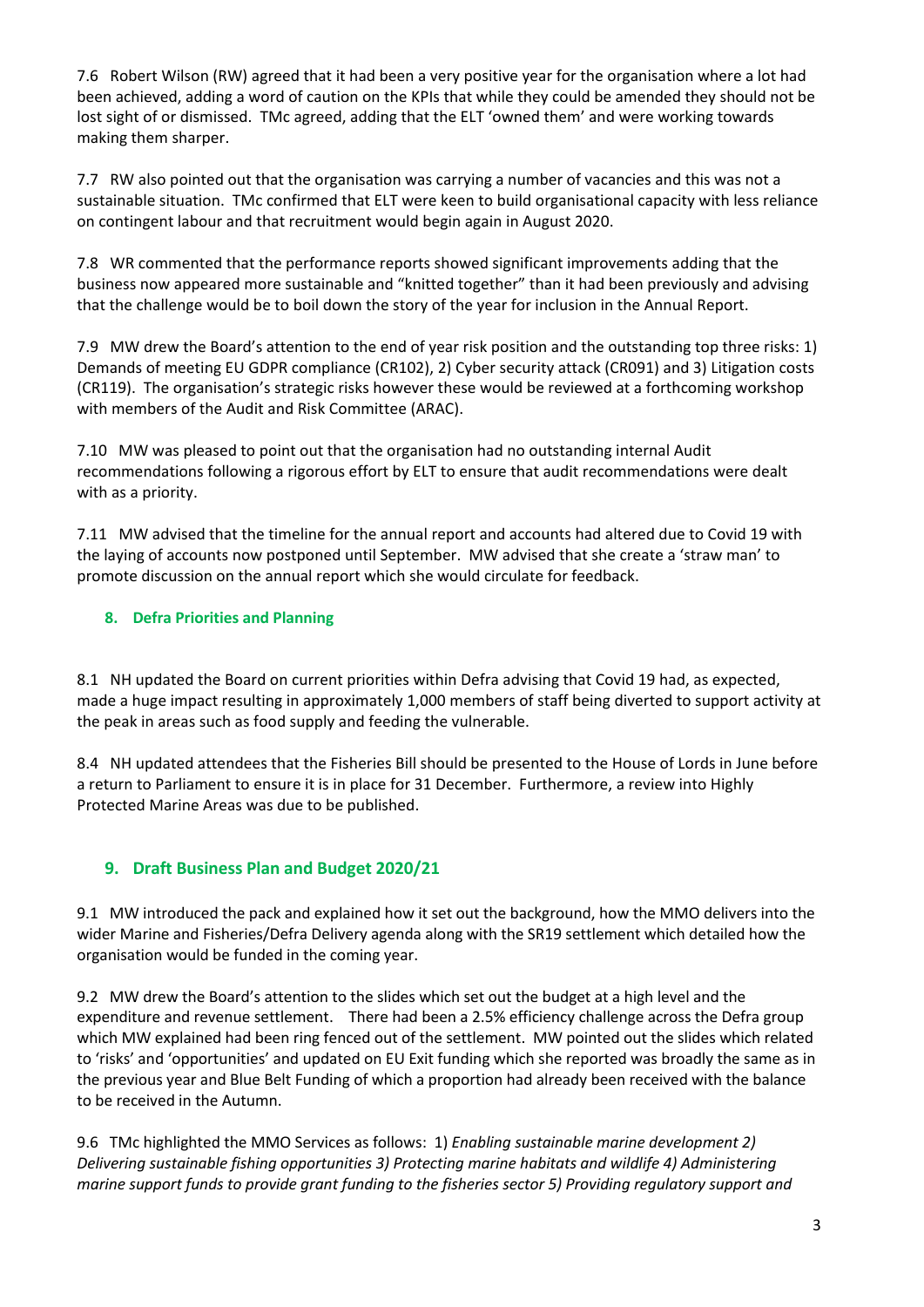assurance 6) Supporting global marine protection through the Blue Belt Programme. TMc advised that the focus was on an overarching theme and impact of the service and how it all knitted together and this was the impact MMO were trying to get to with the key performance indicators.

9.8 The Board discussed in more detail with key points arising that; it was hugely important to think about strategic outcomes, what was being measured, how we tie this in with UN sustainable development goals as an example and the huge value of data and how it plays a strategic role in what we do.

# **10. MMO Story**

10.1 TMc introduced the paper and noted three main aims of the session; to sight the Board the roll out, to discuss the Board role in stakeholder engagement and finally to seek feedback and gain support from the Board given the impact of Covid 19 which would result in 'bridging years' rather than a 'single bridging year'.

10.2 Susan Wear (SW) updated that the strategic work which had previously been undertaken had provided the narrative to plan the future. Covid 19 had helped the MMO to re-emphasise our ambitions and the plan was to bring the story to life with the Stakeholder Focus Group in early July presenting an opportunity to launch to an external audience. SW advised that ELT had sessions on the MMO Story with the Senior Leadership Team in the following week.

10.3 PJ suggested that the Story may be too modest in some areas and SW agreed that the narrative should highlight the fantastic assets within the MMO on the Coast, with Marine Planning and data to name a few.

10.4 TMc agreed with the approach and commented that the MMO story represented a journey for the organisation and presented an opportunity to show at our 10-year anniversary we are confident, outward looking and have big ambitions. TMc reflected on the fact that in normal circumstances we would have had an All Colleague Conference in April to launch the Story and discuss the ten big ambitions we would test in our bridging year

10.5 RW commented that there had been tremendous progress and to bear in mind that the MMO Story was a journey with staging posts and not a single event to 'launch'. It should therefore be rolled out to the organisation and to stakeholders.

10.6 BH agreed that the ELT should get on with the MMO Story however more clarity may be required on MMO's stakeholder framework as this is a complex landscape. SW advised that work had been undertaken on the stakeholder framework but this not yet shared. TMc agreed to discuss this out of committee with HF.

10.11 HF noted that the role of Board members feeding in their expertise was important and suggested identifying a small strategic steering group to do this.

# **11. AOB and Review of Meeting**

11.1 HF asked for feedback on the meeting given that it was the first meeting to be held using MS Teams. HF noted that she had not been able to access the 'chat' conversation but thought that dividing the meeting into shorter segments with breaks in between had worked well in this format. It was noted that Microsoft were working on a version of Teams which would increase the number of attendees that could be viewed on screen.

11.2 HF advised that the next Board meeting would be held by video conference on the 2 July.